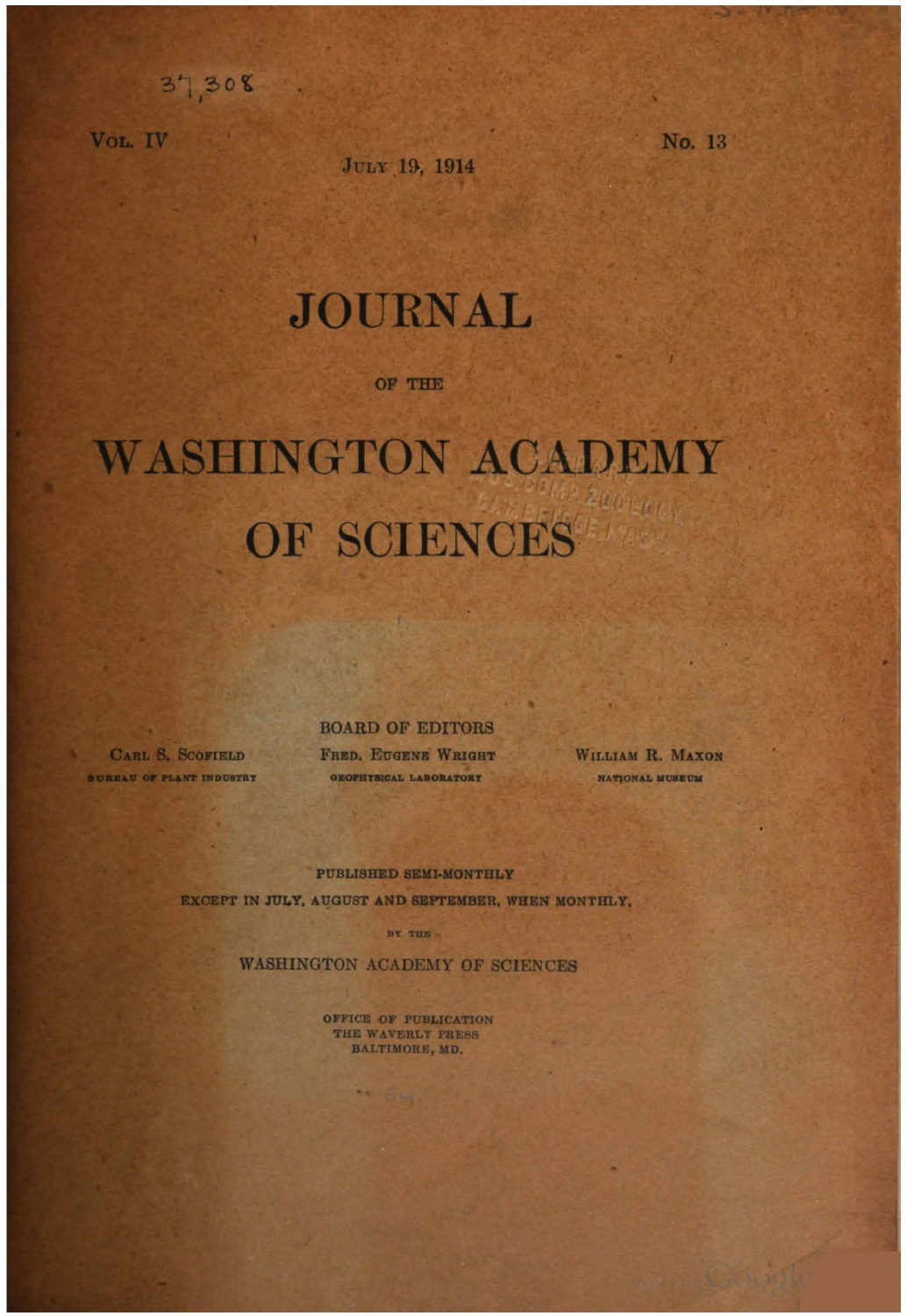fically any of the characteristics defined by these three methods of examination, either with the temperatures of rolling here observed or with each other.

The following thermal properties of these rail steels were determined in the laboratory: The critical range on heating is located (maximum) to within 7°C. of 732°C. (1350°F.) for the 10 samples of O.H. and Bessemer steels examined. On cooling, the critical range lies between the limits 680°C. (1256°F.) and 650°C. (1202°F.). The melting or freezing range for' rail steel extends from about 1470°C. (2680°F.) to nearly the melting point of iron, located at 1530°C. (2786°F.).

The expansion for O.H. and Bessemer steels is not the same. Above 800°C. (1470°F.) the expansion for both increases linearly with temperature, and the linear coefficient per degree centigrade has the following mean values between  $0^{\circ}$  and  $1000^{\circ}$ C.:

(1) For Bessemer Steel (Carbon .40 to .50 per cent):  $\alpha = 0.0000146$ (2) For Open Hearth Steel (Carbon .65 to .70 per cent):  $\alpha = 0.0000156$ to 0.ססOO161.

The average composition of the Bessemers was carbon  $= 0.40$ to 0.50 and maganese  $= 0.76$  to 0.93; of the Open Hearths, car $bon = 0.65$  to 0.70 and manganese = 0.66 to 0.72.

In 1909 the American Society for Testing Materials limited the shrinkage allowance on 100 lb. sections to  $6\frac{3}{4}$  inches in 33 feet, or to an equivalent of 1947°F. (1064°C.) for O.H. and  $2055^{\circ}$ F. (1124 $^{\circ}$ C.) for Bessemer rails, a specification which is still in force. Such a shrinkage clause, therefore, does not serve the avowed purpose of limiting the finishing temperatures to a value slightly above the critical range.

*MINERALOGY.-Mineralogical notes, Series* 3. WALDEMAR T. SCHALLER, U. S. Geological Survey.

A bulletin with this title has been submitted for publication by the U. S. Geological Survey. In order to secure priority, the following very brief abstracts are given of the original papers:

*Koechlinite (Bismuth Molybdate), A New Mineral* from Schneeberg, Saxony, is named after Dr. RUDOLF KOECHLIN of Vienna. The orthorhombic  $(a : b : c = 0.9774 : 1 : 1.0026)$  crystals are

•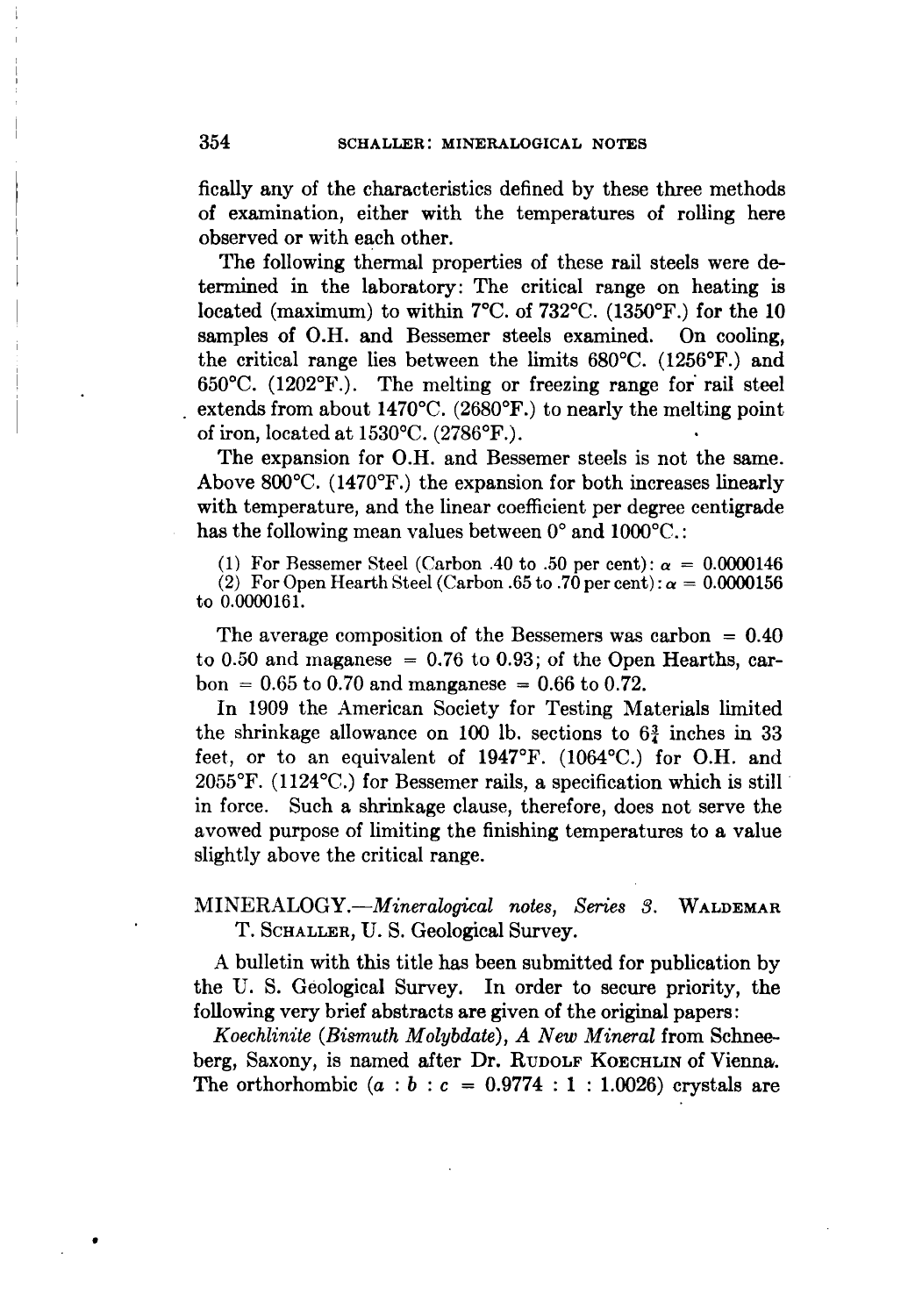thin tabular parallel to  $a \{100\}$ . Formula:  $Bi_2O_3$ . Mo $O_3$ . *Inyoite and Meyerhofferite, Two New Calcium Rorates* from Death Valley, Inyo County, California, belong to the colemanite series. *Inyoite* (named after the locality) occurs in rhombic-shaped monoclinic crystals  $(a : b : c = 0.9408 : 1 : 0.6665, \beta = 62^{\circ}37'$ . The formula is  $2CaO.3B<sub>2</sub>O<sub>3</sub> .13H<sub>2</sub>O$ . The *inyoite* crystals alter to aggregates of prismatic crystals of *meyerhofferite* (named after W. MEYER-HOFFER, who made the mineral artificially), which is triclinic  $(a : b : c = 0.7923 : 1 : 0.7750, \alpha = 89^{\circ}32', \beta = 78^{\circ}19', \gamma =$ 86°52') and which has the formula  $2CaO.3B_2O_3.7H_2O$ . *Lucinite a New Mineral: A Dimorphous Form of Variscite,* occurs with variscite at Lucin, Utah, in minute octahedral orthorhombic crystals.

> Lucinite,  $a : b : c = 0.8729 : 1 : 0.9788$ Variscite,  $a : b : c = 0.8944 : 1 : 1.0919$

Analyses show the two minerals to have the same composition. *The Crystallography of Variscite* includes a redetermination of the axial ratio (just given) and an extension of the crystal forms. *Schneebergite:* A study of original material from Schneeberg, Austrian Tyrol, loaned by DR. KOECHLIN of Vienna, has shown it to have the formula  $4CaO.Sb<sub>2</sub>O<sub>3</sub>.Sb<sub>2</sub>O<sub>4</sub>$ , the antimony being present in two states of oxidation. Schneebergite is distinct from all other calcium antimony compounds. *Romeine* from Italy has the formula  $5CaO.3Sb<sub>2</sub>O<sub>5</sub>$ . The so-called atopite from Brazil is not that mineral but romeine. *The Natural Antimonites and Antimonates* are briefly classified. *Velardenite, a New Member of the Melilite Group,* is tetragonal, and has the composition  $2CaO.AI<sub>2</sub>O3.SiO<sub>2</sub>$ . The so-called gehlenite from Velardeña, Mexico, is velardefiite. *The M elilite Group* of minerals can be interpreted as mixtures of velardefiite, sarcolite  $(3CaO.A I<sub>2</sub>O<sub>2</sub>)$ . 3SiO<sub>2</sub>), and åckermanite (4MgO.8CaO.9SiO<sub>2</sub>). The Crystallog*raphy of* Thaumasite describes hexagonal crystals,  $c = 1.09$ . The *Chrysocolla Group* discusses the minerals commonly called chrysocolla which are shown to belong to several distinct crystallized species. *The Chemical Composition of Tremolite* is considered from the chemical side and the probable formula derived for the mineral is H20.2CaO.5MgO.8Si02• *The Probable Identity of Mariposite* and *Alurgite* is considered, and *The Amblygonite Group*